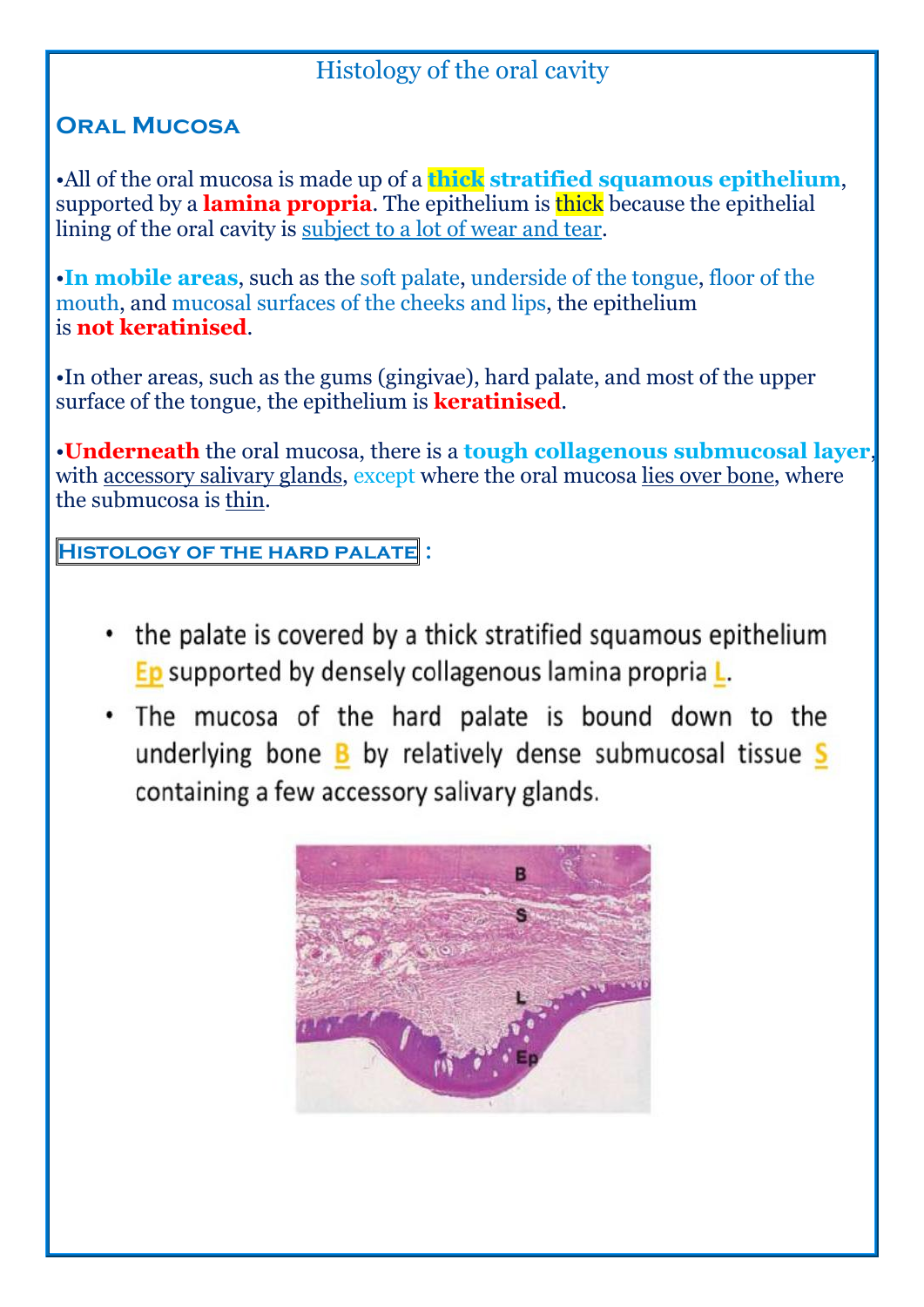

### HISTOLOGIC STRUCTURE OF THE HARD AND SOFT **PALATE**



# Separate the oral and nasal cavity

- Hard Palate
	- Keratinized St. Sq. Epith.
	- Dense. Irreg. Coll. C.T
	- Rests on bony tissue
- Soft Palate
	- Non-keratinized St. Sq. Epith
	- Irreg. Coll. C.T.
	- Minor Salivary Glands
- Uvula  $\sim$  Soft Palate

## See these sections of Soft palate histology;



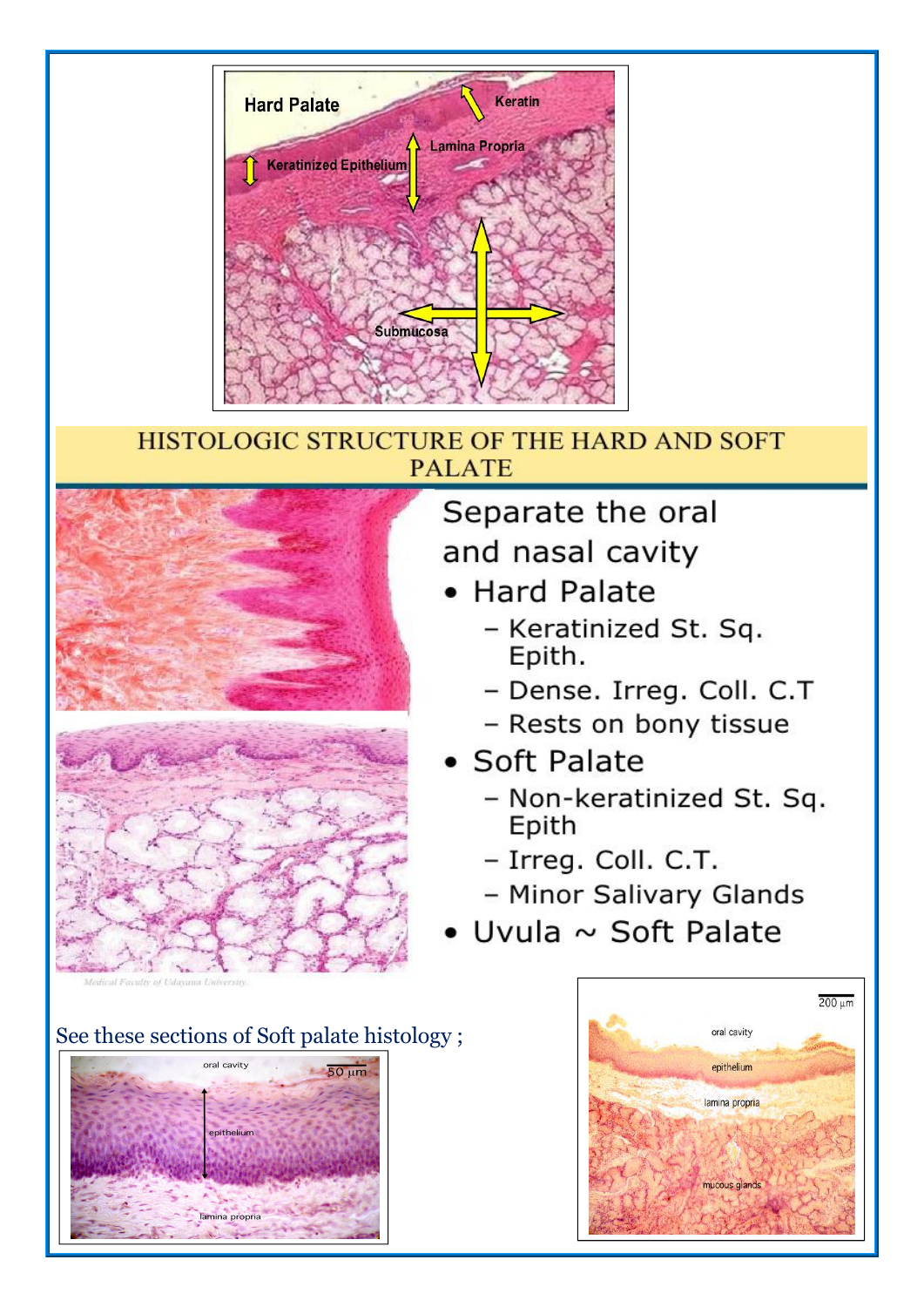## **Histology of the lips**

Core of lip is

skeletal musle embedded in fibroelastic C.T.

Each lip has 3 surfaces:

- Cutaneous surface: covered by skin with hair follicles & glands.
- Red surface: covered by  $\bullet$ modified skin. St. squamous non- keratinized which has thick stratum lucidum, making it more translucent. Its dermis is rich in vessels that's y appear red
- Oral surface: S.Q NON- k. Then  $\bullet$ lamina propria. Labial salivary glands are present in L.P



•Type of gland found within the cutaneous surface : Sebaceous glands فناد فلادهون

#### **GINGIVAE**

•consist of mucosal tissue that covers the **alveolar processes of the maxilla** and **mandible** and ends at the neck of each tooth. •The gingivae functions to cover the alveolar bone and surround the teeth. the gingiva is the only clinically visible component of the periodontium inside the mouth.

Healthy gingiva will appear **pink** in colour

•The gingival margin follows a serrated course across the dentition due to the interdental papillae, which fill the interdental spaces beneath the tooth contacts.

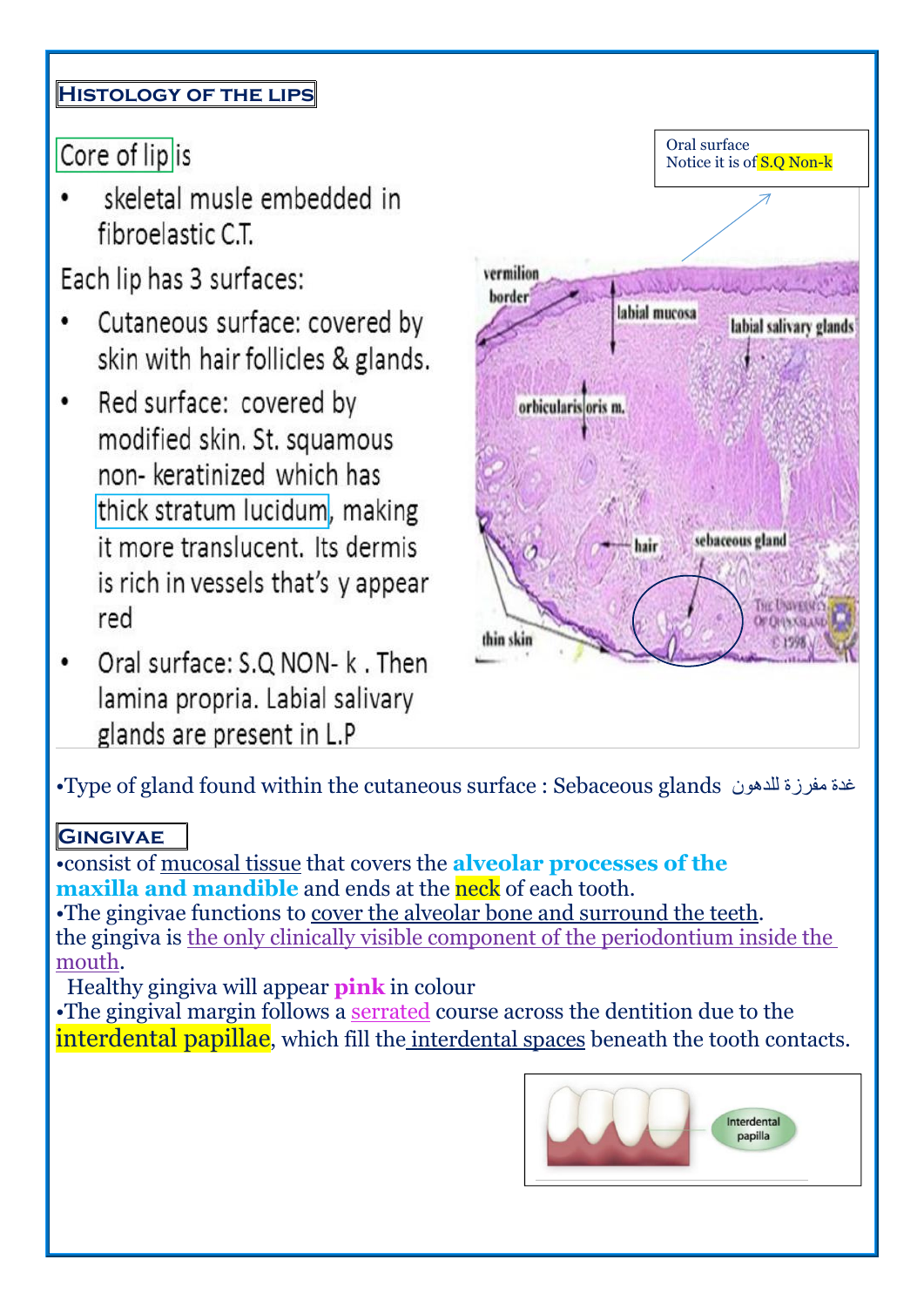•Notice the periodontal membrane;covering the root of the tooth assists in tooth fixation in its socket .

•There are 2 types (2 portions) of gingiva :

#### (1) **Free** gingiva . (2) **Attached** gingiva .





•The free gingiva (reflecting medially)surrounds the tooth and creates a cuff or collar of gingiva measured from the margin of the attached gingiva extending coronally about 1.5mm.

•The inner surface of the free gingiva (next to the tooth) forms the gingival wall of the **sulcus**. The healthy patient will present with a sulcus measuring approximately 1-3mm in depth .

 $HISTOLOGY OF THE GINGIVA$  :

•the tissue on the outer surface of the free gingiva, the papillae and the attached gingiva is *stratified squamous keratinized epithelium*.

•The inner surface of the free gingival margin (sulcus) is *stratified squamous non keratinized epithelium*.

The gingival connective tissue consists of a **dense network of collagen fibers.** •Collagen fibers function to provide firmness to the gingiva and to attach the gingiva to the underlying cementum and alveolar bone.The connective tissue of the gingiva is also rich in blood, lymphatic vessels, nerves .